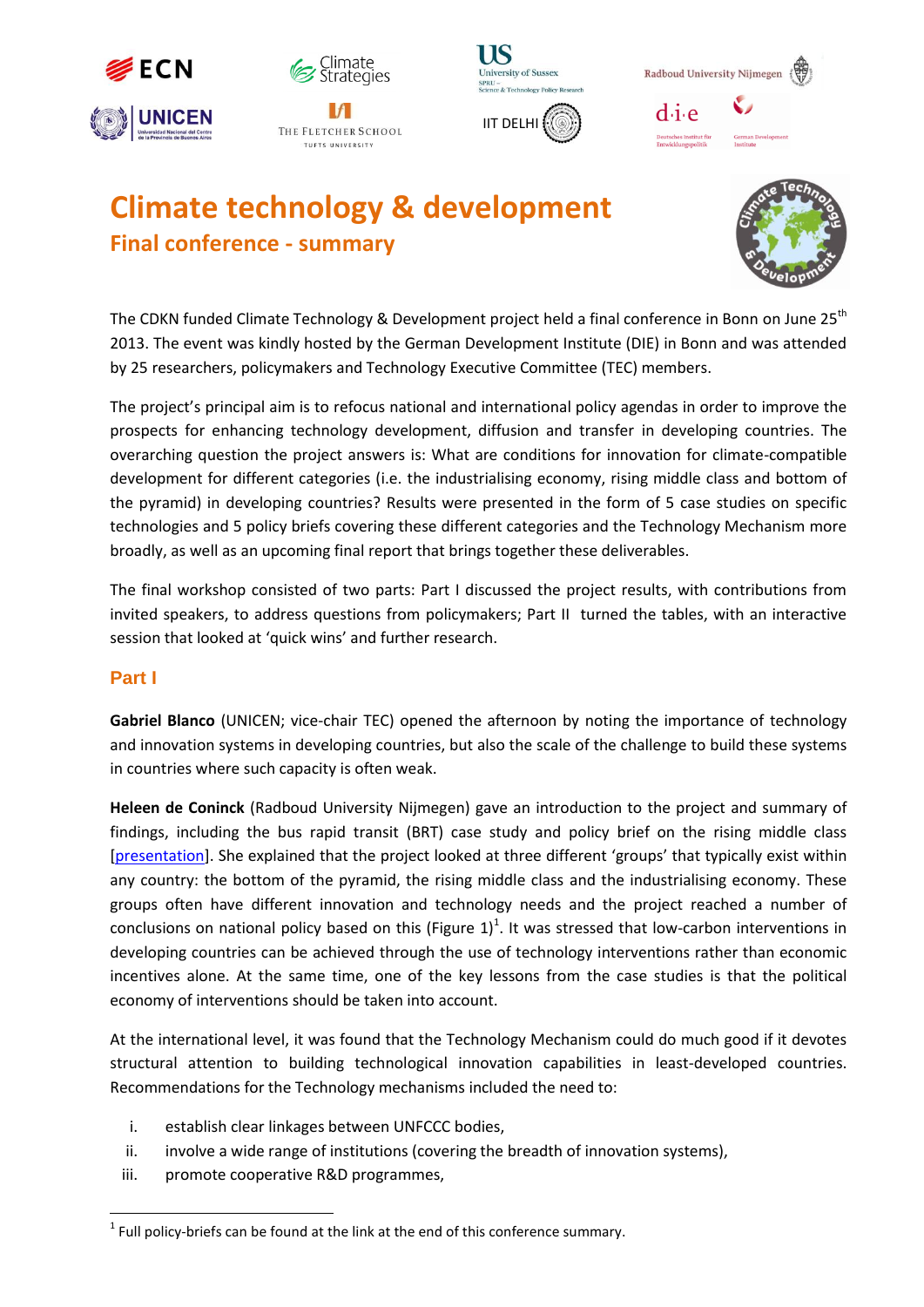



THE FLETCHER SCHOOL TUFTS UNIVERSITY



IIT DELHI



- iv. create enabling environments by considering the systemic nature of innovation and strengthening both push and pull factors
- v. demonstrate the necessity and value of supporting R&D and demonstration projects, and
- vi. engage with the GCF on a technology funding window.



*Figure 1: National policy conclusions of the Climate Technology and Development project*

**Tilman Altenburg** (German Development Institute; DIE) introduced recent complementary work from DIE. This included an ongoing project that examines how the emerging technological trajectories for climate change mitigation in Europe, China and India differ [\[link\]](http://www.die-gdi.de/CMS-Homepage/openwebcms3_e.nsf/(ynDK_contentByKey)/MSIN-8NAH99?Open&nav=expand:Research%20and%20Consulting;active:Research%20and%20Consulting/MSIN-8NAH99), which showed that competitiveness concerns can be an important driver of innovation and can involve new types of innovation capacity development, such as firm acquisitions, joint R&D programmes and reverse migration of experts, amongst others.

**Rob Byrne** (University of Sussex) then responded to a written statement from **Matthew Kennedy** (Sustainable Energy Authority of Ireland; TEC member) on the role of technology policy in providing the means of implementation [\[presentation\]](http://www.ecn.nl/fileadmin/ecn/units/bs/symp_CDKN_2013/CTD_finalworkshop_20130625_RobByrne.pdf). Rob argued that the building of innovation systems needs to be the overarching goal, in order to help countries develop in self-directed ways, contributing to sustainability, while adapting to changing circumstances. Technology policy is only part of nurturing innovation systems, there are also important links with policies for education, industrialisation, energy, environment, etc, and these capacities must be given time to build up. For innovation systems to then bear fruit, demand side measures are also needed, for example market-creation or improving the ability to exploit existing markets. Strategies for building innovation systems include: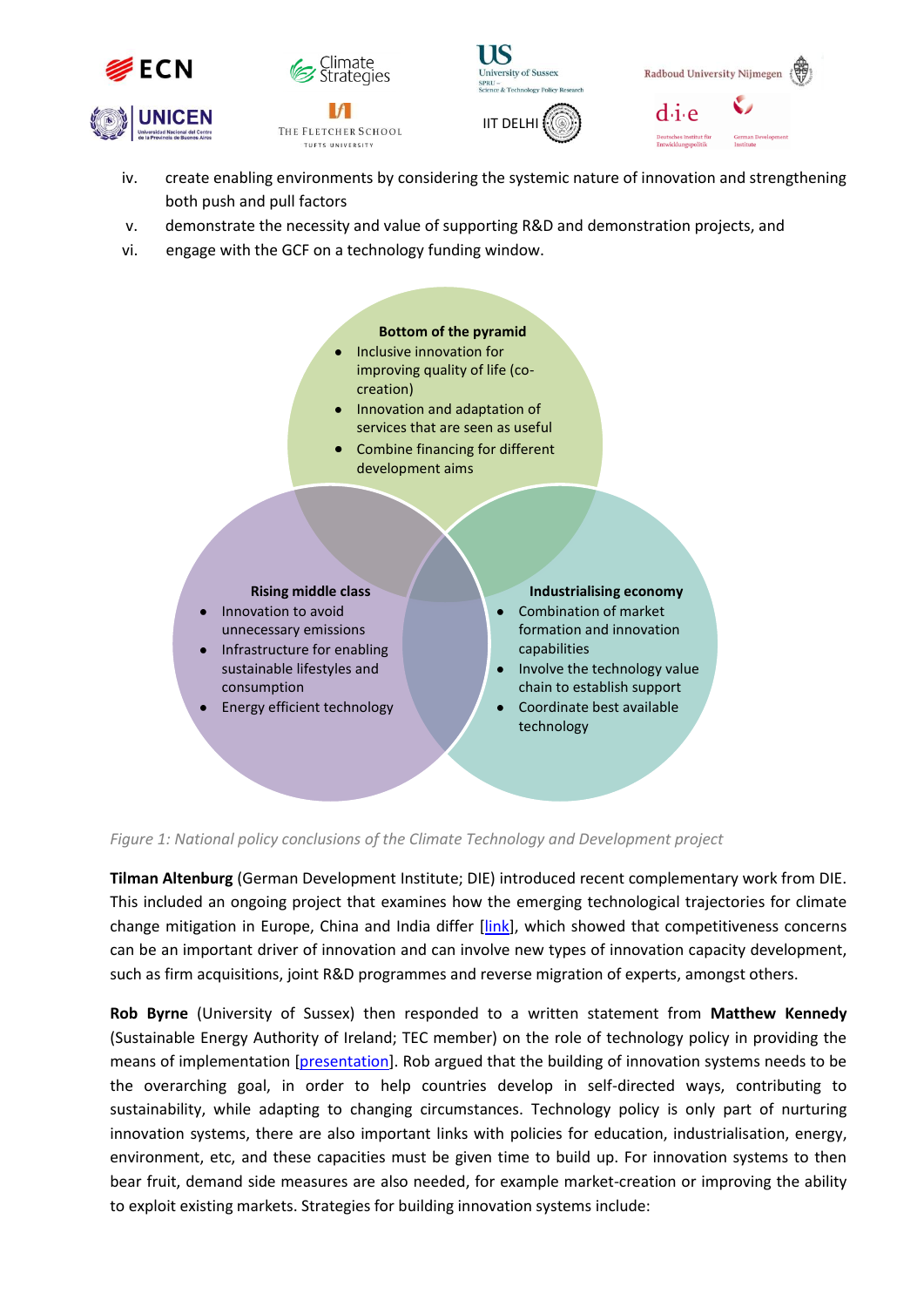







i. Projects that involve actors of different kinds; help to build the fundamentals of innovation systems

IS

- ii. Individual projects and programmes should link over time; builds knowledge and informs new projects, increases coherence in overall strategy and helps learning and so allows adjustments
- iii. Protection and incentives likely to be necessary; for firms to build technological capabilities and to create markets

**Xiaohua Zhang** (National Center for Climate Change Strategy and International Cooperation in China; NCSC) introduced the topic of innovation for the industrialising economy by noting that technology value chains need to be considered when developing policy and that capacity needs will changes over time as a country develops. In response two case studies were presented: the first by **Fang Zhang** (Tufts University) considered a value chain analysis of China's PV manufacturing industry [\[presentation\]](http://www.ecn.nl/fileadmin/ecn/units/bs/symp_CDKN_2013/CTD_finalworkshop_20130625_KellySimsGallagher_FangZhang.pdf) and the second, from **Raluca Ionita,** looked at low-carbon innovation in the cement industry in Sub-Saharan Africa (SSA) [\[presentation\]](http://www.ecn.nl/fileadmin/ecn/units/bs/symp_CDKN_2013/CTD_finalworkshop_20130625_RalucaIonita.pdf).

Fang showed that vertical integration along the value chain had played a major role in increasing competiveness of Chinese firms, but also caused unplanned production clusters and, effectively, a learning network leading to process innovation. The main methods used by Chinese firms to acquire PV production technology from abroad included import the of majority of equipment, recruitment of talent from abroad and R&D cooperation with foreign partners. Continued and reliable support from the Chinese government in the face of export restrictions had also contributed to the meteoric rise of the industry. A number of resulting policy recommendations can be found in the presentation.

Raluca introduced the urgency of improvements in the cement sector, with 7% of global emissions and developing country cement use expected to be more than 90% of world demand by 2025. In SSA the industry is dominated by a small set of multinational OECD-based firms and two growing SSA-based firms. It is observed that best available technology (BAT) is not naturally transferred to SSA in the absence of appropriate policy and that domestic innovation capacity is generally low. Price competitiveness and the need for increased production capacity are the main drivers for innovation in the sector, suggesting that open markets and regulation of BAT are key policy measures (from a broader list presented).

**Ambuj Sagar** (Indian Institute of Technology Delhi) then presented on knowledge gaps and possible priorities for the research community and TEC. He proposed 4 main areas to focus on:

- i. A deeper understanding of, and more focus on, developing/deploying technologies in poorer countries while balancing mitigation and development considerations. What do programmes look like to achieve this? How do countries prioritise actions and effort when looking at more than just mitigation and when thinking about long term impact, rather than short term results? What do you need to think about when deciding where to focus resources, which groups within a country?
- ii. Broadening the discussion on innovation and technology beyond its current focus on deployment and generation technologies. For example, certain necessary technologies don't yet exist, so deployment is not as relevant, or other technologies, like energy efficiency, need supportive social systems in order to be implemented.
- iii. Analyse existing programmes from the perspective of innovation system creation and technology transfer. Are current programmes achieving results? What are the appropriate assessment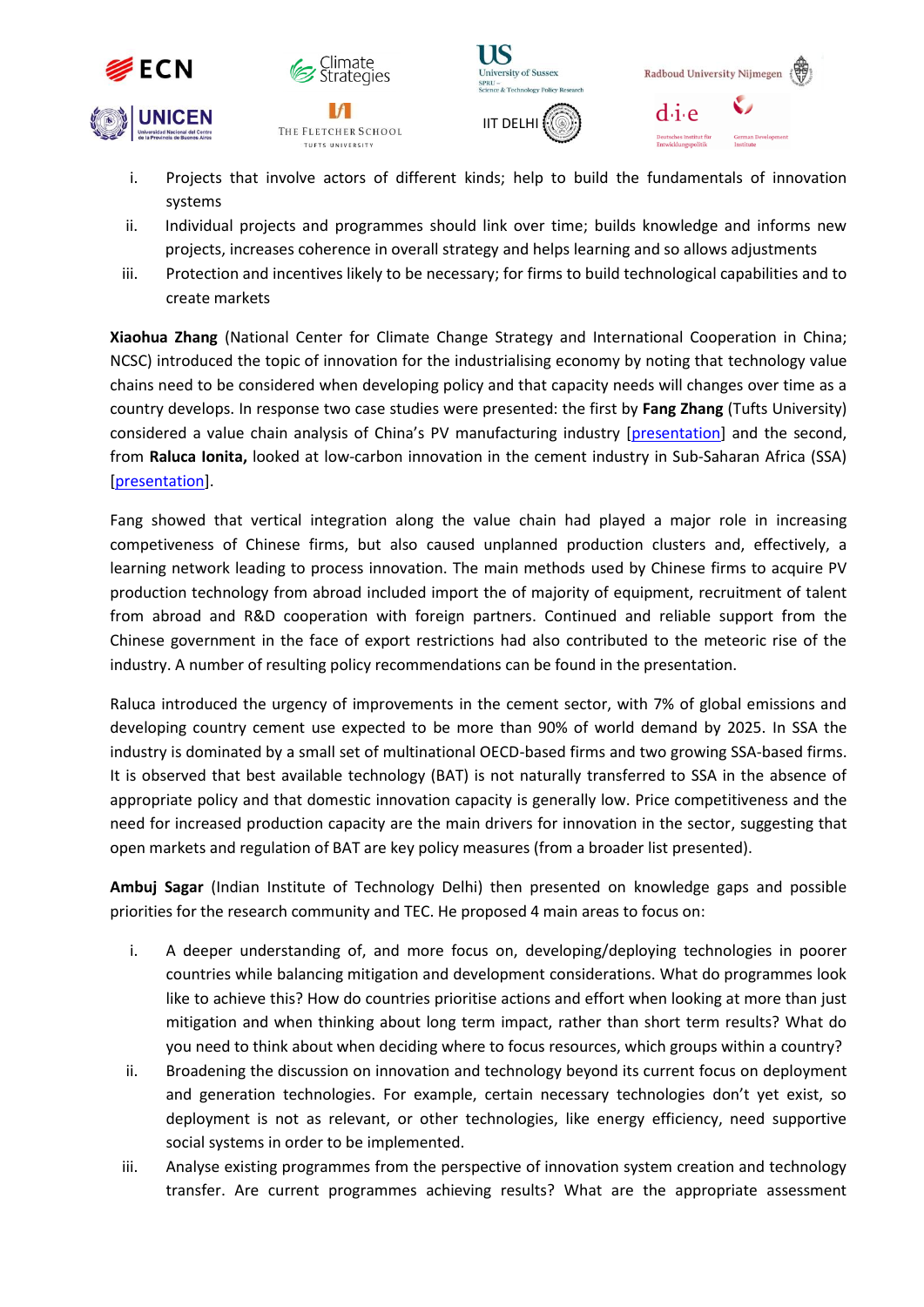



THE FLETCHER SCHOOL TUFTS UNIVERSITY





metrics and methods for examining this? How can we measure innovation capacity and domestic capabilities?

iv. What is the role for international bodies and bilateral initiatives? What are they currently achieving and what are the appropriate metrics of measuring success for these organisations?

## **Part II**

Due to additional time spent on Part I of the afternoon's programme, **Tilman Altenburg** (DIE) moderated a shortened second session that invited questions from researchers for policymakers and TEC members. He presented questions inspired by the first session and opened the floor to further ideas, to come up with 8 topics:

- i. What is the focus of the Technology Mechanism and its bodies? Mitigation and the largest polluters or should it be a pro-poor agenda?
- ii. Capacity-building is required, but for what? Topics like technology roadmaps narrowly or is a broader capacity building agenda required?
- iii. How do we bring the private sector in to engage with the Technology Mechanism? For example, private sector CTCN members or specific alliances?
- iv. IPR sales and usage rights plus capacity building to negotiate and use them.
- v. Is there value in establishing a multilateral technology research network (modelled after the CGIAR)?
- vi. How can south-south cooperation be stimulated and facilitated?
- vii. Funding arrangements for low-income countries and how can absorptive capacity be built?
- viii. What are the proper driving forces for building innovation systems in different contexts?

Responses from policymaker representatives recognised that these are all important issues and added additional challenges such as: how can the TEC outputs have impact and lead to implementation and how the TEC can set the agenda on priority issues when this may be dictated by discussions under the ADP? At the same time it was noted that the there are easy wins available to the TEC through improving institutional linkages with other bodies.

### **Further details and contact:**

The Climate Technology & Development project is led by the Energy research Centre of the Netherlands (ECN) and involved the University of Sussex in the UK, IIT Delhi in India, Radboud University Nijmegen in the Netherlands, UNICEN in Argentina, Tufts University in the United States and Climate Strategies in the UK.

More information and publications by the project can be found at:

<http://climatestrategies.org/research/current-projects/climate-technology-and-development-project/>

**Project contact:** Lachlan Cameron ECN, Amsterdam [cameron@ecn.nl](mailto:cameron@ecn.nl) +31 88 515 4227